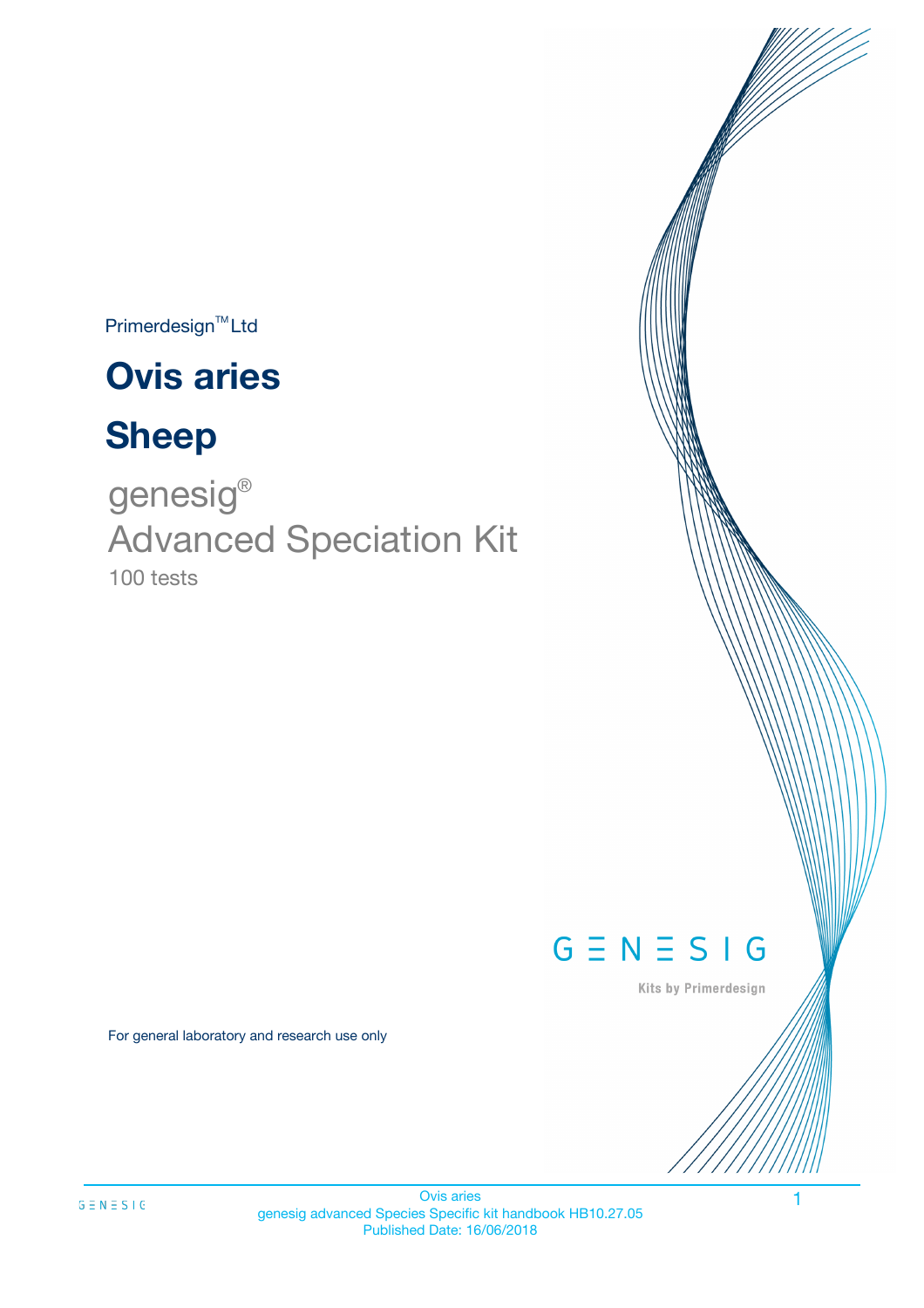## Principles of the test

#### **Real-time PCR**

This kit provides a method for detecting Ovis aries mitochondrial DNA in food samples. The kit is based on the PCR amplification of a unique species-specific tag present in the mitochondrial genome. The mitochondrial genome is an ideal target since it has been sequenced for many different species. This allows comprehensive bioinformatics analysis followed by careful design to ensure specific detection of the desired species whilst excluding detection of other related species. Furthermore, since there are multiple copies of each mitochondrial genome within each cell, the detection sensitivity for this kit is up to 100 times greater than that of a test which targets a single copy locus within the nuclear DNA genome.

PCR amplification is detected by means of a hydrolysis probe ("Taqman-style") which is degraded during PCR, releasing fluorescence. The fluorescence trace can be used to both detect and quantify the number of copies of Ovis aries mitochondrial DNA present in the sample.

#### **The 'advanced' speciation principle**

Primerdesign's advanced speciation kits represent a significant advancement in PCR-based speciation testing. These kits are supplied in a multiplex format enabling both species-specific and 'universal animal' detection in a single well. The relative signals produced by each of these tests allows the user to calculate speciation percentages with minimal sample usage. Furthermore, the unique application of a positive control sample as a PCR calibrator allows the user to increase the accuracy of their reported results. This calibration also helps overcome many of the assumptions and hurdles associated with PCR, enabling accurate inter-laboratory testing.

An advanced speciation test allows the user to calculate what percentage of sample is derived from the species of interest, along with the sensitivity of the particular test.

#### **Positive control**

The kit contains a Ovis aries DNA positive control sample for the PCR set up. This DNA is used to generate Ct values for both the species-specific and the universal component of the speciation test. The difference between these two values provides an accurate representation of a 100% Ovis aries sample.

Each time the kit is used, at least one positive control reaction must be included in the run. This positive sample demonstrates that both sets of primers and probe are detecting the species of interest. If no amplification is observed for the positive control, the test results are invalid and must be repeated.

Care should be taken to ensure that the positive control does not contaminate any other kit component which would lead to false-positive results. This can be achieved by handling this component in a Post PCR environment. Care should also be taken to avoid cross-contamination of other samples when adding the positive control to the run. This can be avoided by sealing all other samples and negative controls before pipetting the positive control into the positive control well.

#### **Negative control**

To validate any positive findings a negative control reaction should be included every time the kit is used. For this reaction the RNase/DNase free water should be used instead of template. A negative result indicates that the reagents have not become contaminated while setting up the run.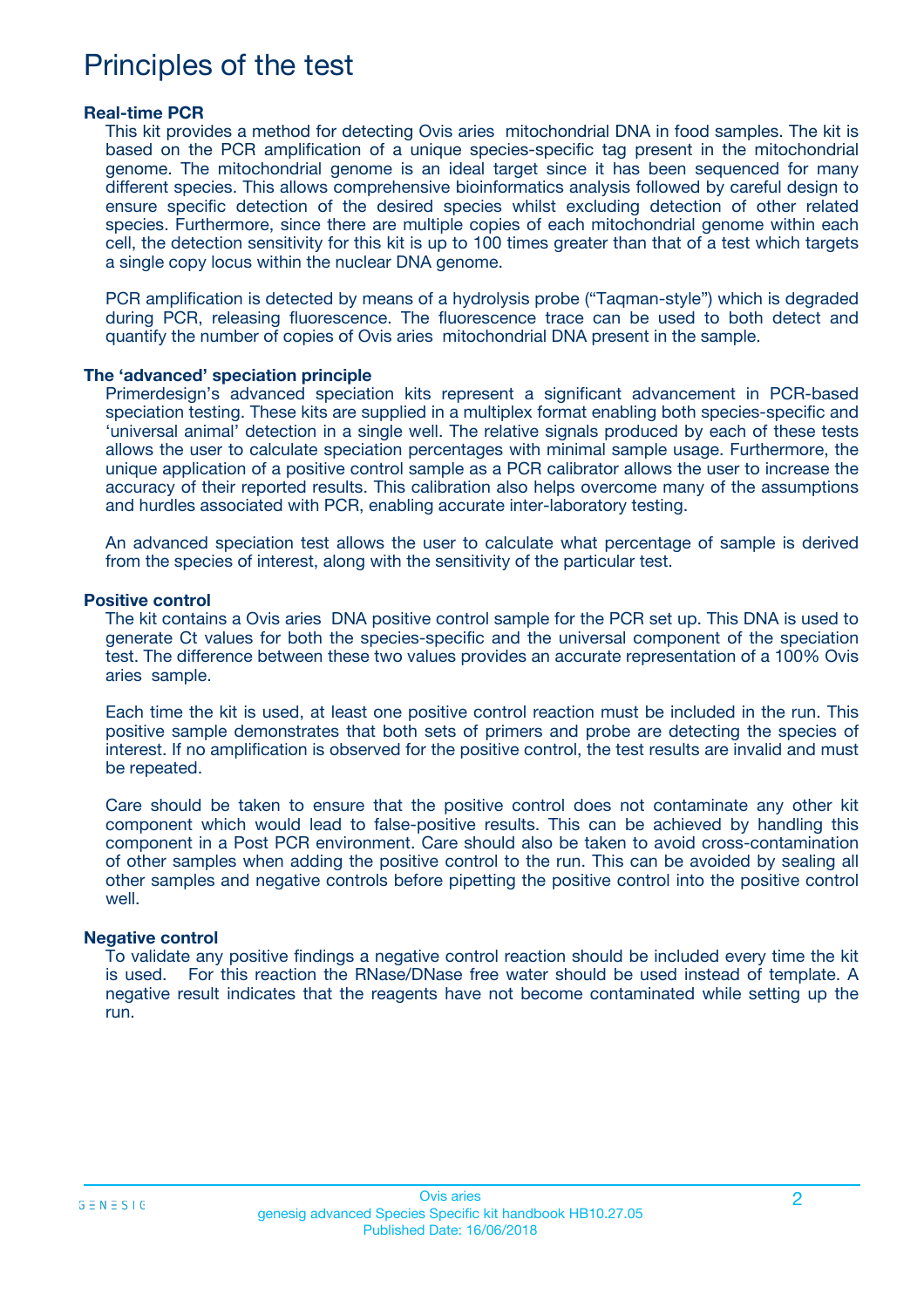#### **Endogenous control**

One of the functions of the universal meat signal is to serve as an endogenous control, confirming the extraction of a valid biological template. An early universal meat signal indicates the presence of a good yield of animal material. A poor signal indicates that there is an insufficient amount of animal material to perform an accurate speciation test.

#### **Specificity**

The kit is designed to specifically detect Sheep species that are relevant to the food industry and to give negative detection on other possible animal species.

If you have a query about the detection status of a specific species or sub-species please enquire: enquiry@primerdesign.co.uk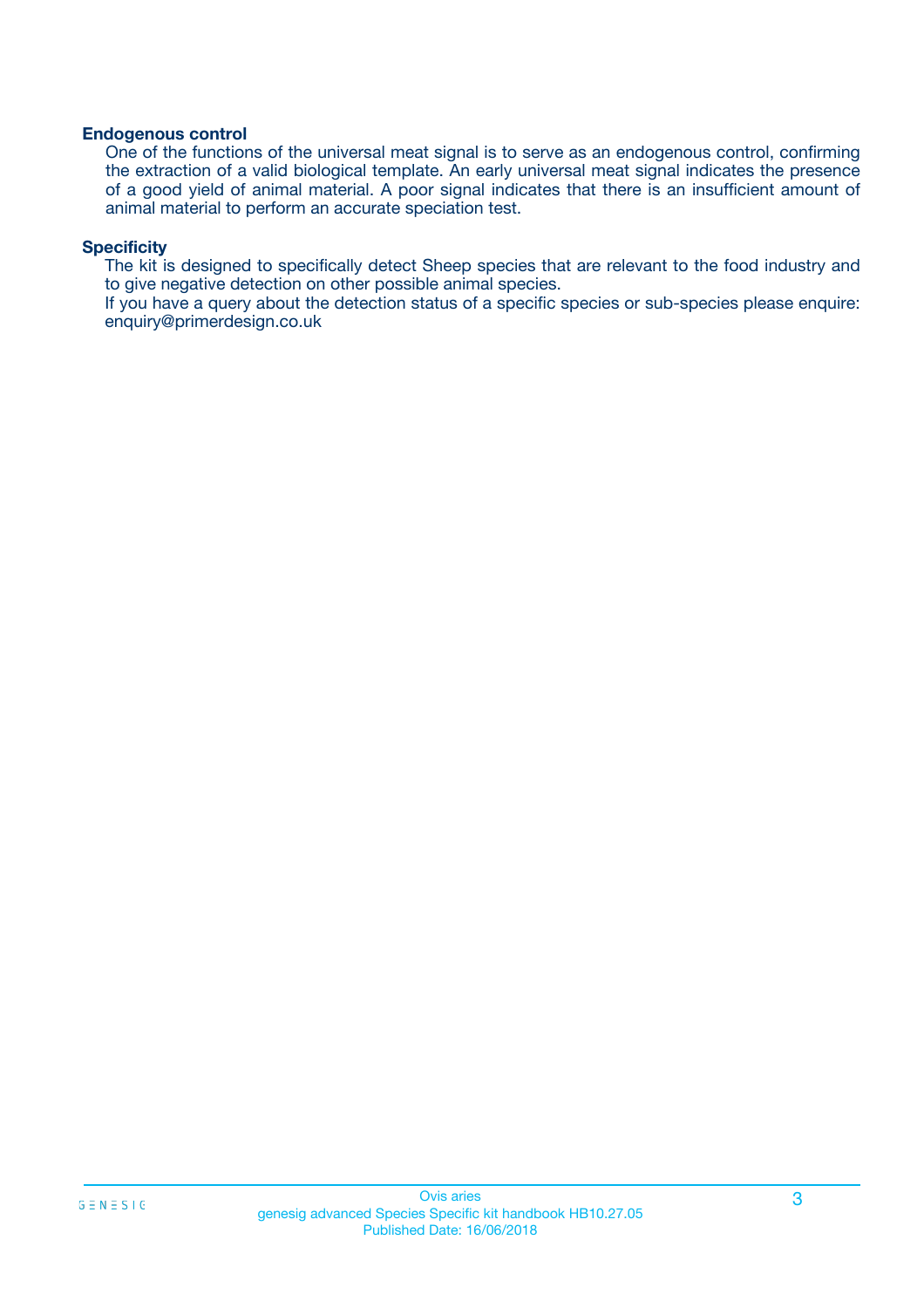## Kit contents

- **Ovis aries specific/Universal animal primer/probe mix (BROWN)** FAM/VIC labelled
- **Ovis aries positive control template (RED)**
- **RNase/DNase free water (WHITE)** for resuspension of primer/probe mix
- **Template preparation buffer (YELLOW)** for resuspension of positive control template

## Reagents and equipment to be supplied by the user

#### **Real-time PCR Instrument**

#### **DNA extraction kit**

This kit is recommended for use with genesig Easy DNA/RNA extraction kit. However, it is designed to work well with all processes that yield high quality DNA with minimal PCR inhibitors.

#### **oasig**TM **lyophilised or Precision®PLUS 2X qPCR Master Mix**

This kit is intended for use with oasig or PrecisionPLUS2X qPCR Master Mix.

#### **Pipettors and Tips**

**Vortex and centrifuge**

**Thin walled 1.5 ml PCR reaction tubes**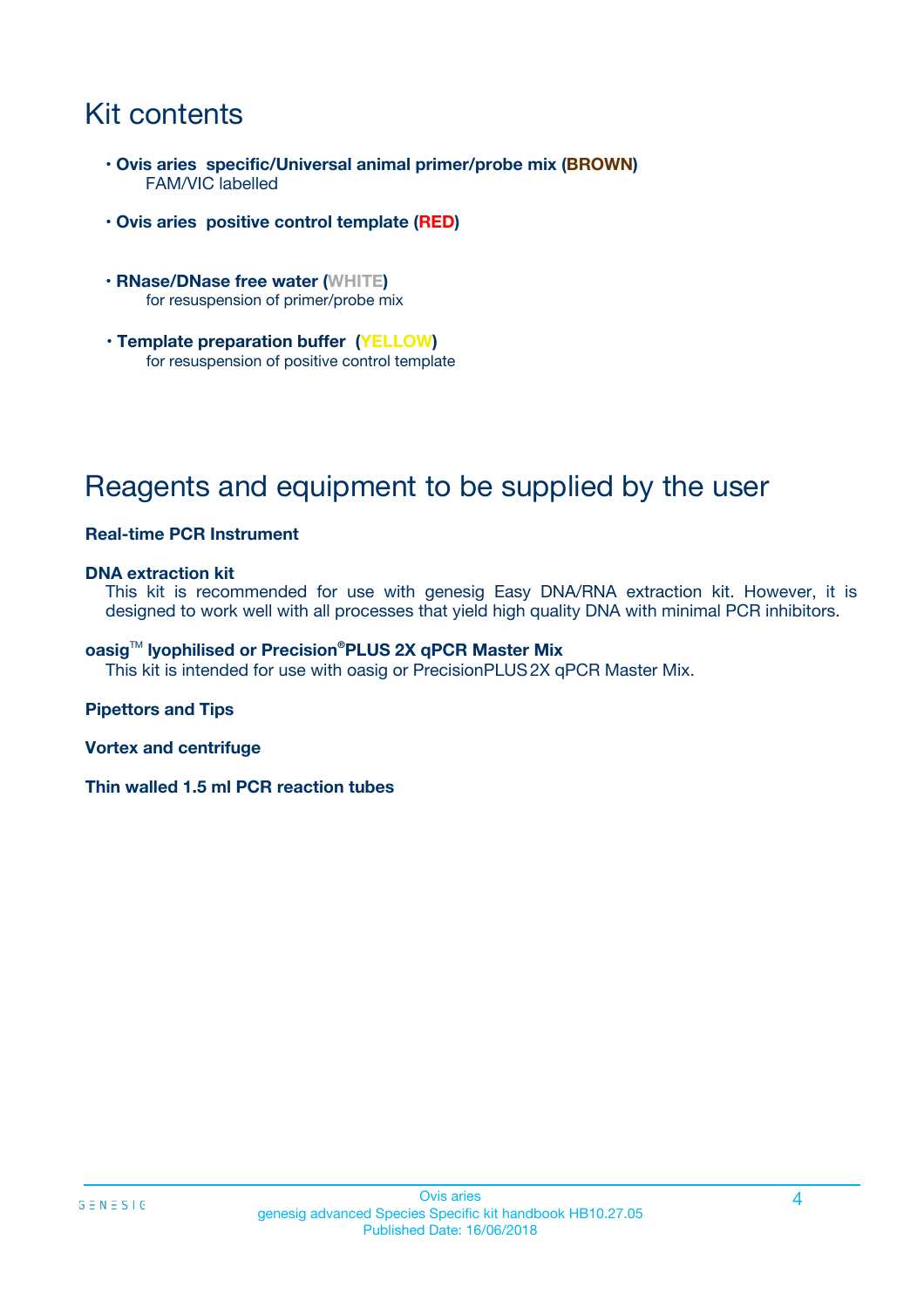### Kit storage and stability

This kit is stable at room temperature but should be stored at -20ºC on arrival. Once the lyophilised components have been resuspended they should not be exposed to temperatures above -20°C for longer than 30 minutes at a time and unnecessary repeated freeze/thawing should be avoided. The kit is stable for six months from the date of resuspension under these circumstances.

Primerdesign does not recommend using the kit after the expiry date stated on the pack.

### Suitable sample material

All kinds of sample material suited for PCR amplification can be used. Please ensure the samples are suitable in terms of purity, concentration, and DNA integrity. Always run at least one negative control with the samples. To prepare a negative control, replace the template DNA sample with RNase/DNase free water.

### Dynamic range of test

Under optimal PCR conditions genesig Ovis aries detection kits have very high priming efficiencies of >95% and can detect less than 100 copies of target template.

### Notices and disclaimers

This product is developed, designed and sold for research purposes only. It is not intended for human diagnostic or drug purposes or to be administered to humans unless clearly expressed for that purpose by the Food and Drug Administration in the USA or the appropriate regulatory authorities in the country of use. During the warranty period Primerdesign genesig detection kits allow precise and reproducible data recovery combined with excellent sensitivity. For data obtained by violation to the general GLP guidelines and the manufacturer's recommendations the right to claim under guarantee is expired. PCR is a proprietary technology covered by several US and foreign patents. These patents are owned by Roche Molecular Systems Inc. and have been sub-licensed by PE Corporation in certain fields. Depending on your specific application you may need a license from Roche or PE to practice PCR. Additional information on purchasing licenses to practice the PCR process may be obtained by contacting the Director of Licensing at Roche Molecular Systems, 1145 Atlantic Avenue, Alameda, CA 94501 or Applied Biosystems business group of the Applera Corporation, 850 Lincoln Centre Drive, Foster City, CA 94404. In addition, the 5' nuclease assay and other homogeneous amplification methods used in connection with the PCR process may be covered by U.S. Patents 5,210,015 and 5,487,972, owned by Roche Molecular Systems, Inc, and by U.S. Patent 5,538,848, owned by The Perkin-Elmer Corporation.

## **Trademarks**

Primerdesign™ is a trademark of Primerdesign Ltd.

genesig**®** is a registered trademark of Primerdesign Ltd.

The PCR process is covered by US Patents 4,683,195, and 4,683,202 and foreign equivalents owned by Hoffmann-La Roche AG. BI, ABI PRISM® GeneAmp® and MicroAmp® are registered trademarks of the Applera Genomics (Applied Biosystems Corporation). BIOMEK® is a registered trademark of Beckman Instruments, Inc.; iCycler™ is a registered trademark of Bio-Rad Laboratories, Rotor-Gene is a trademark of Corbett Research. LightCycler™ is a registered trademark of the Idaho Technology Inc. GeneAmp®, TaqMan® and AmpliTaqGold® are registered trademarks of Roche Molecular Systems, Inc., The purchase of the Primerdesign reagents cannot be construed as an authorization or implicit license to practice PCR under any patents held by Hoffmann-LaRoche Inc.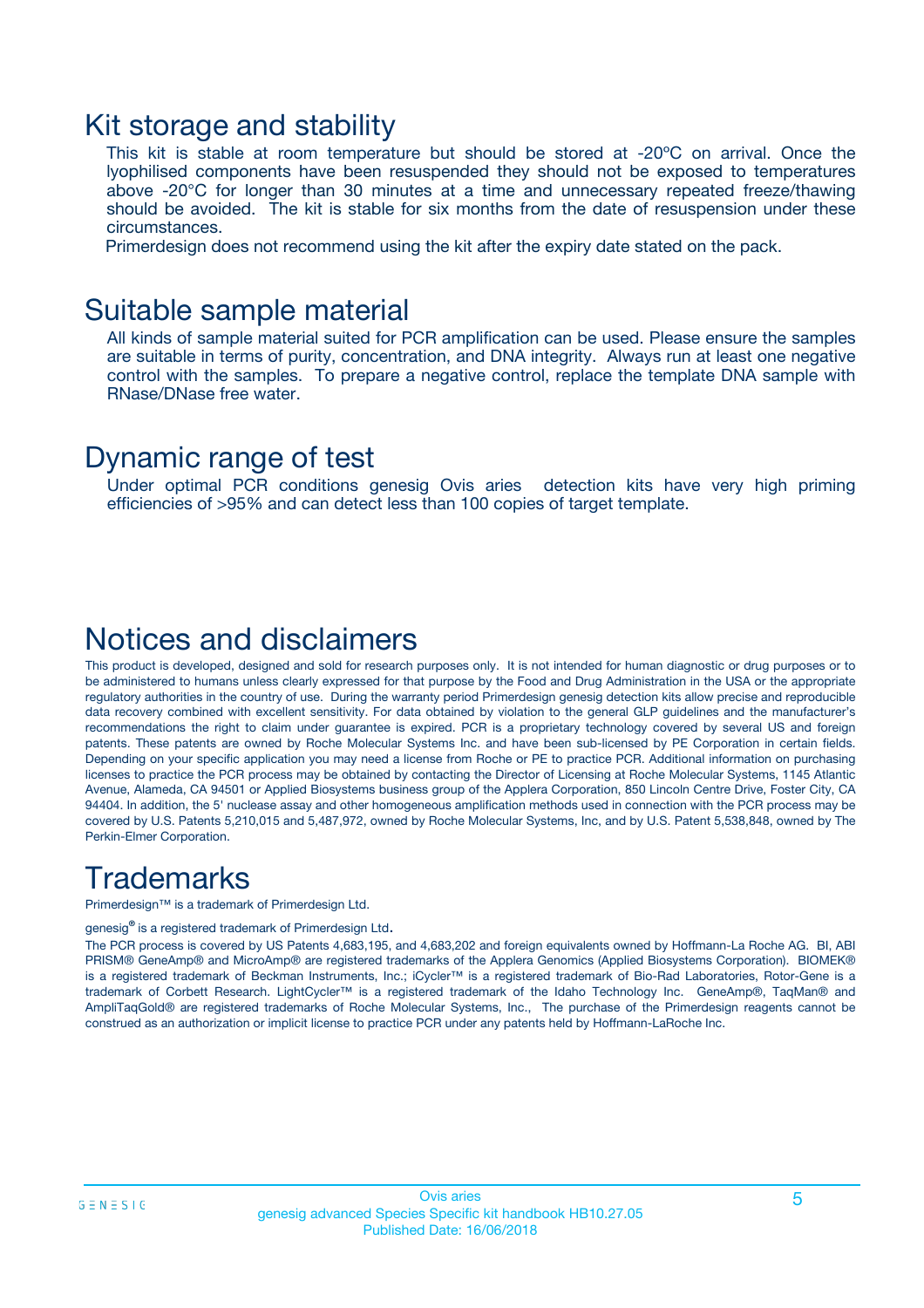### Resuspension protocol

To minimize the risk of contamination with foreign DNA, we recommend that all pipetting be performed in a PCR clean environment. Ideally this would be a designated PCR lab or PCR cabinet. Filter tips are recommended for all pipetting steps.

**1. Pulse-spin each tube in a centrifuge before opening.**

This will ensure lyophilised primer and probe mix is in the base of the tube and is not spilt upon opening the tube.

**2. Resuspend the primer/probe mix in the RNase/DNase free water supplied according to the table below:**

To ensure complete resuspension, vortex each tube thoroughly.

| Component - resuspend in water                                | Volume   |
|---------------------------------------------------------------|----------|
| <b>Pre-PCR pack</b>                                           |          |
| Ovis aries specific/universal animal primer/probe mix (BROWN) | 110 µl 1 |

#### **3. Resuspend the positive control template in the template preparation buffer supplied, according to the table below:**

To ensure complete resuspension, vortex the tube thoroughly.

| Component - resuspend in template preparation buffer | Volume |
|------------------------------------------------------|--------|
| <b>Post-PCR heat-sealed foil</b>                     |        |
| Ovis aries Positive Control Template (RED) *         | 100 ul |

\* This component contains high copy number template and is a VERY significant contamination risk. It must be opened and handled in a separate laboratory environment, away from the other components.

# qPCR detection protocol

**1. For each DNA sample prepare a reaction mix according to the table below:** Include sufficient reactions for positive and negative controls.

| Component                                                     | Volume          |
|---------------------------------------------------------------|-----------------|
| oasig or PrecisionPLUS 2X qPCR Master Mix                     | $10 \mu$        |
| Ovis aries specific/universal animal primer/probe mix (BROWN) | 1 µl            |
| <b>RNase/DNase free water (WHITE)</b>                         | 4 µl            |
| <b>Final Volume</b>                                           | 15 <sub>µ</sub> |

- **2. Pipette 15µl of each mix into individual wells according to your qPCR experimental plate set up.**
- **3. Pipette 5µl of DNA template into each well, according to your experimental plate set up.** To obtain a strong signal, the ideal concentration of DNA is 1-3ng/µl. The concentration should not exceed 5ng/µl. Substitute sample DNA for RNase/DNase free water as a negative control. Substitute sample DNA for positive control template as a positive control.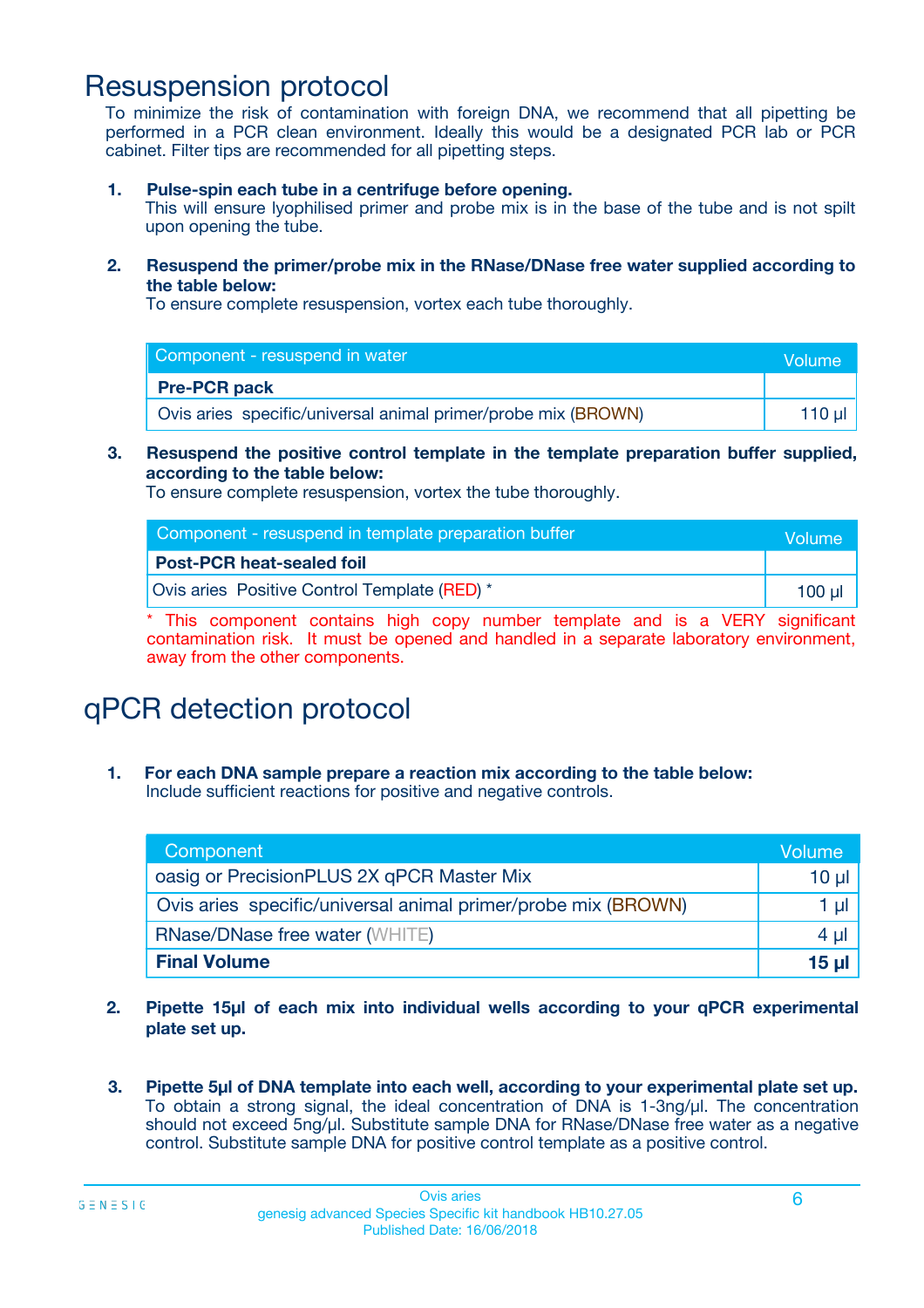# qPCR amplification protocol

Amplification conditions using oasig or PrecisionPLUS 2X qPCR Master Mix.

|             | <b>Step</b>       | Time            | Temp           |
|-------------|-------------------|-----------------|----------------|
|             | Enzyme activation | 2 min           | $95^{\circ}$ C |
| Cycling x50 | Denaturation      | 10 <sub>s</sub> | 95 °C          |
|             | DATA COLLECTION * | 60 s            | 60 °C          |

\* Fluorogenic data should be collected during this step through the FAM and VIC channels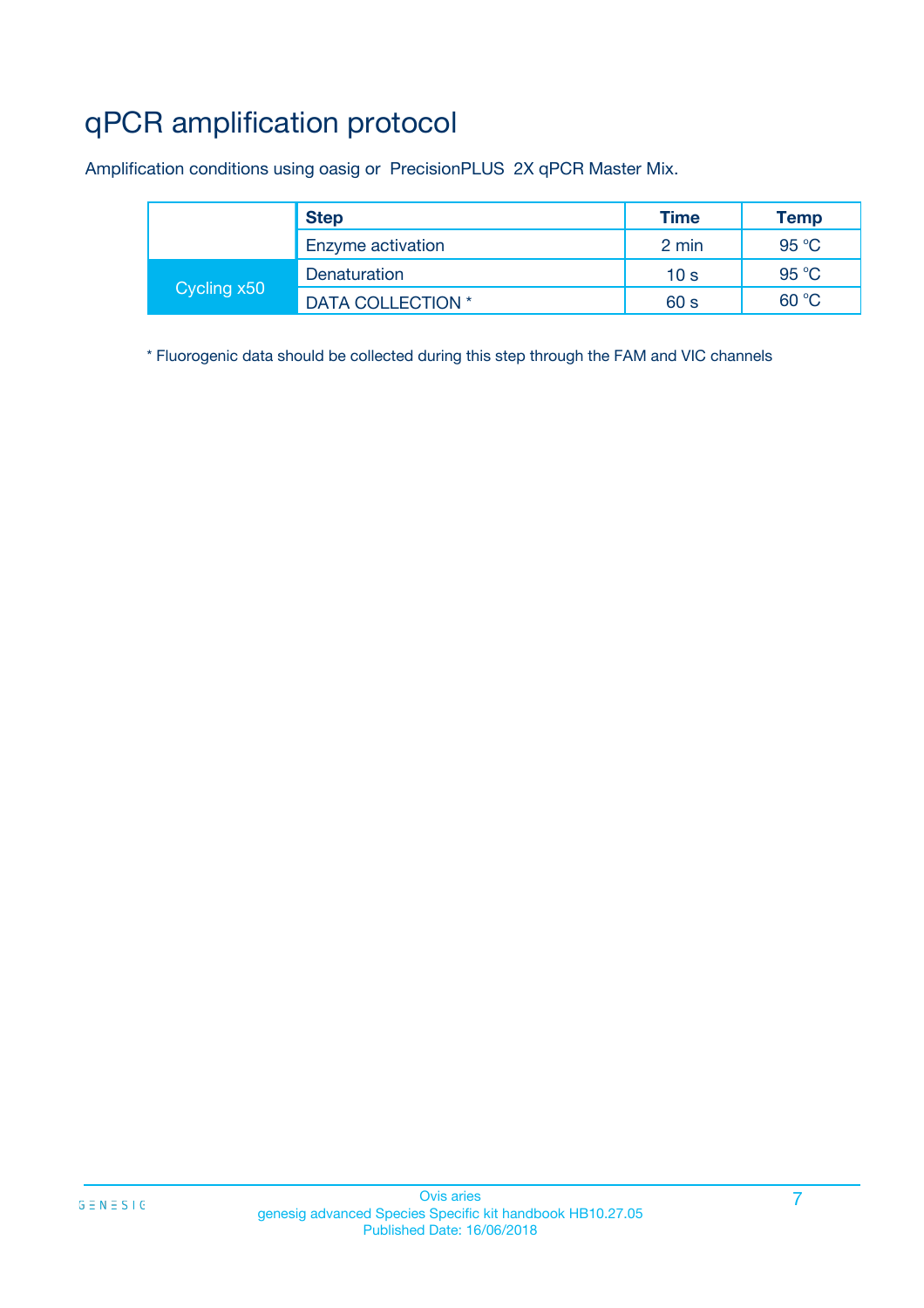### Interpretation of results

Under ideal test conditions the target of interest signal will give a positive signal, the negative control signal will be negative and the positive control signal will be positive. In alternative scenarios please refer to the following table for the correct interpretation:

| <b>Target</b><br>(FAM) | <b>Universal</b><br>signal<br>(NIC) | <b>Positive</b><br>control<br>(FAM & VIC) | <b>Negative</b><br>control<br>(FAM only) | Interpretation                                                              |
|------------------------|-------------------------------------|-------------------------------------------|------------------------------------------|-----------------------------------------------------------------------------|
| ÷                      | ÷                                   | ÷                                         |                                          | <b>POSITIVE RESULT</b><br>calculate species %<br>and check test sensitivity |
|                        |                                     | ÷                                         |                                          | <b>NEGATIVE RESULT</b>                                                      |
|                        |                                     |                                           |                                          |                                                                             |
| ÷                      |                                     | ÷                                         |                                          | <b>EXPERIMENT FAILED</b><br>due to PCR inhibition                           |
| $+$ / -                | $+ 1 -$                             | ÷                                         | $\leq 35$                                | <b>EXPERIMENT FAILED</b><br>due to test contamination                       |
| $+ 1 -$                | $+ 1 -$                             | ÷                                         | > 35                                     | $\star$                                                                     |
|                        |                                     | ÷                                         |                                          | <b>NO ANIMAL DNA DETECTED</b>                                               |
|                        |                                     |                                           | + / -                                    | <b>EXPERIMENT FAILED</b>                                                    |

Positive control template (**RED**) is expected to amplify before Cq 32 in both the FAM and VIC channels. Failure to satisfy this quality control criterion is a strong indication that the experiment has been compromised.

\*Where the test sample is positive and the negative control is positive with a  $Cq > 35$ , the sample must be reinterpreted based on the relative signal strength of the two results:



If the sample amplifies  $> 5$  Cq earlier than the negative control then the sample should be reinterpreted (via the table above) with the negative control verified as negative.



If the sample amplifies  $< 5$  Cq earlier than the negative control then the positive sample result is invalidated and the result should be determined inconclusive due to test contamination. The test for this sample should be repeated.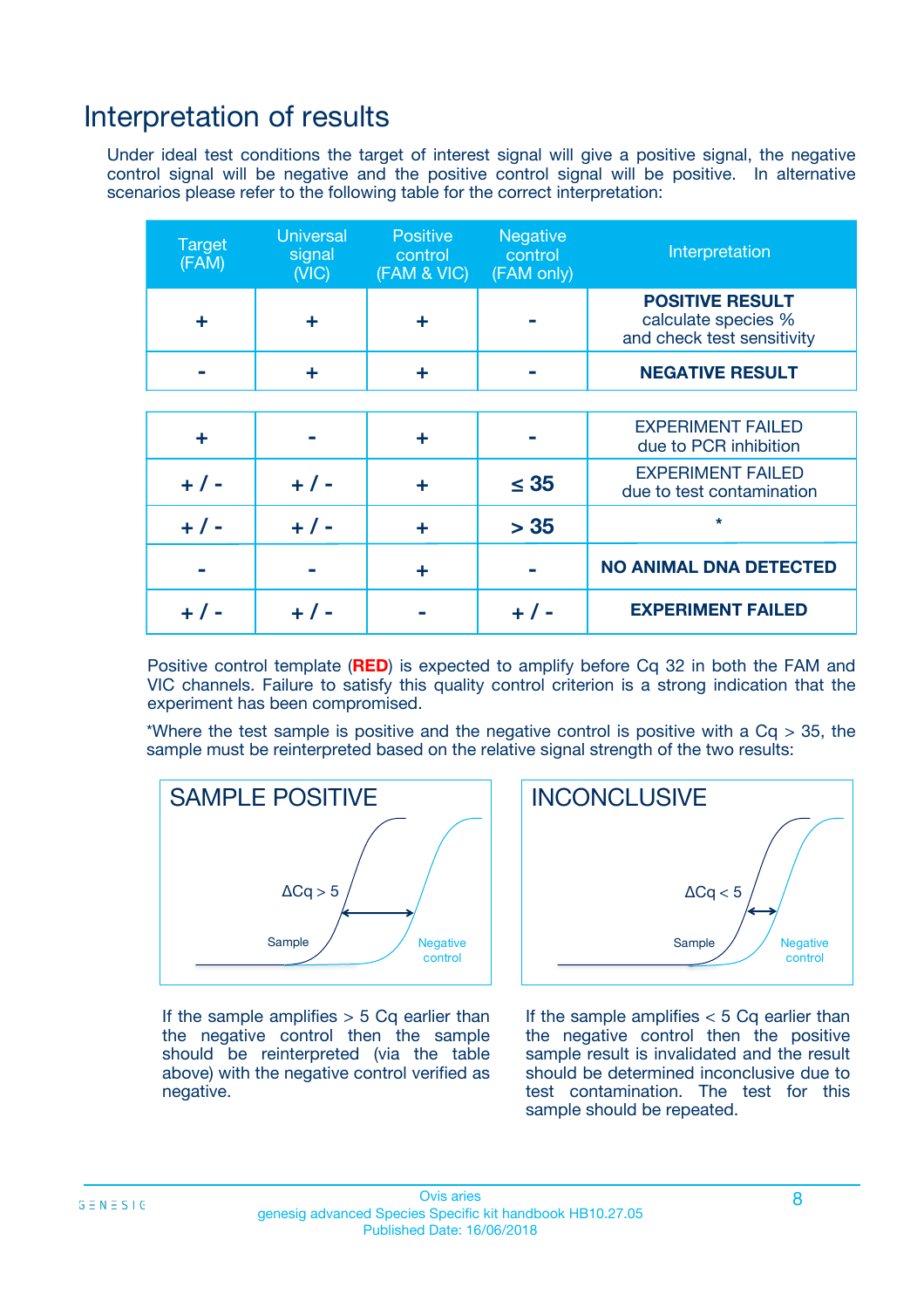#### **Calculating species %**

(n.b. a Microsoft Excel applet for automatic % calculation is available free of charge. Contact support@primerdesign.co.uk to request)

Species % =  $(2^{\wedge}$ -[(Cq Ovis aries [SAMPLE] – Cq Ovis aries [+ve control]) - (Cq Universal meat [SAMPLE] – Cq Universal meat [+ve control] )]) x 100

Worked example: test gives following Cq values:

Ovis aries test on sample: 24.1 Ovis aries test on positive control DNA: 23.5 Universal meat test on sample: 22.2 Universal meat test on positive control DNA: 22.4

Ovis aries % =

 $(2^{\wedge}-(24.1-23.5)-(22.2-22.4))) \times 100 =$ 

 $(2^{\wedge}$  -((0.6) - (-0.2)))  $\times$  100 =

 $(2^{\wedge}$  -0.8)  $\times$  100 = **57.4%** 

n.b. In rare circumstances, some samples may produce a speciation % greater then 100. This is usually due to the presence of PCR inhibition affecting the multiplex reaction and should be reported as 100%. If the reported speciation is greater than 400% then the level of PCR inhibition is likely too great for accurate speciation reporting. Samples such as these should be reextracted with extra washes to remove PCR inhibitors.